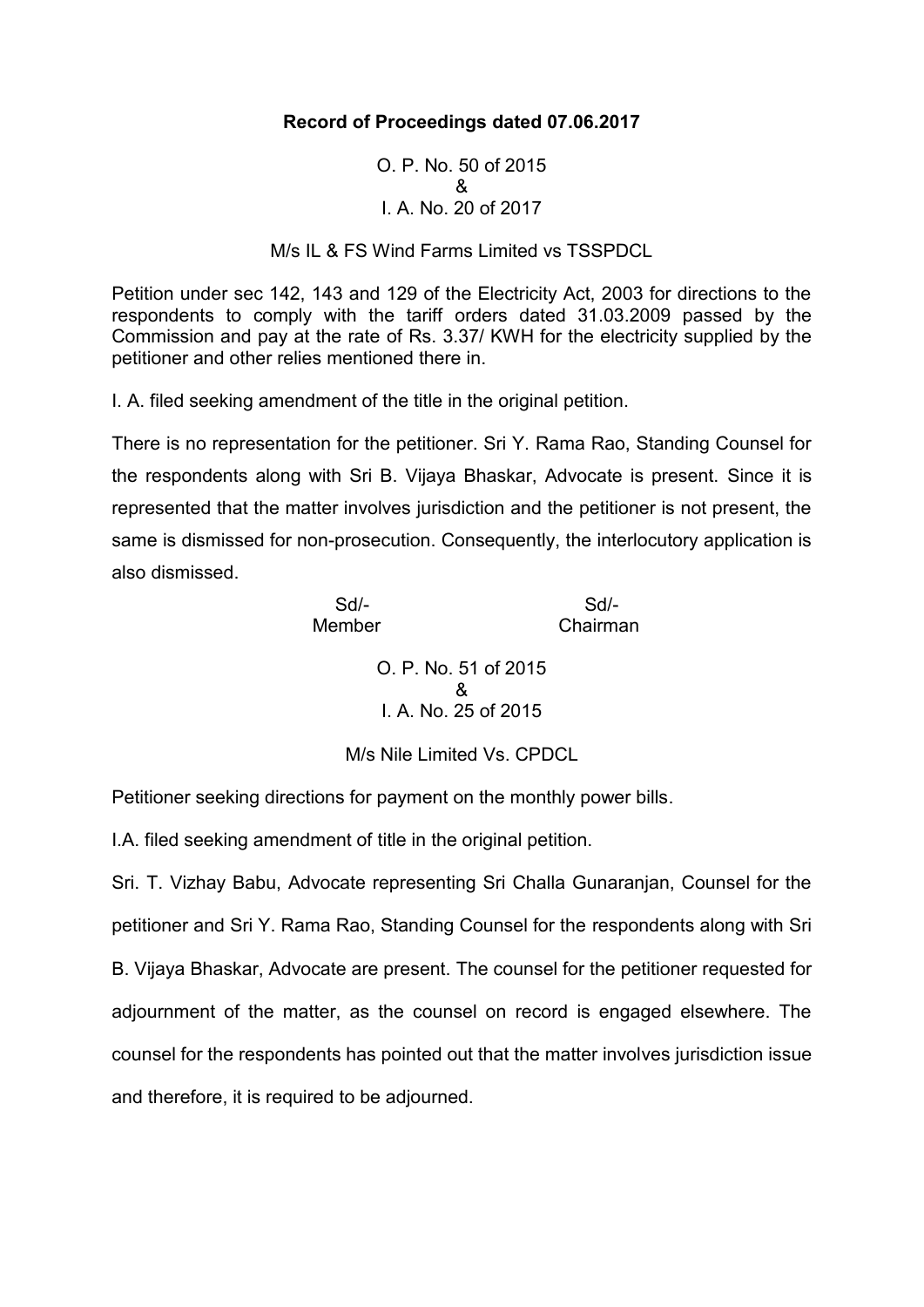The Commission has adjourned the matter in view of the submission of the counsel for the parties without any date. It is also made clear that the next date of hearing will be intimated in due course.

Member Chairman

Sd/- Sd/-

O. P. No. 53 of 2015

## M/s G M R Vemagiri Power Generation Limited Vs. APPCC, APTRANSCO & DISCOMs

Petition u/s 86 (1) (f) of the Electricity Act, 2003 seeking reimbursement of minimum fuel off take charges and other transportation charges from the respondents.

There is no representation for the petitioner. Sri Y. Rama Rao, Standing Counsel for the respondents along with Sri B. Vijaya Bhaskar, Advocate are present. He stated that the matter involves jurisdiction issue, for which a finding has been given by the Commission by order dated 31.10.2016 in O. P. No. 25 of 2015 and batch. The said finding is subjudice before the Hon'ble High Court of Hyderabad for the States of Telangana and Andhra Pradesh. He also stated that in the transfer petitions filed by the petitioner herein, the Hon'ble Supreme Court required the Hon'ble High Court to hear and dispose of the writ petitions pending before it within a period of six months from 20.04.2017. He informed the Commission that a specific mention was made before the Hon'ble High Court for taking of the matters pending before it, however, the Hon'ble High Court declined to consider the request, however, a further mention is likely to be made by the counsel for the petitioners before the Hon'ble High Court for fixing a date during the course of this week. Therefore, he requested the Commission to adjourn the matter by six months, or else give liberty to the licensees to file an application for hearing as soon as the Hon'ble High Court disposes the matters pending before it.

The Commission having considered the submissions of the counsel for the respondent, adjourned the matter without giving any date.

Sd/- Sd/- Member Chairman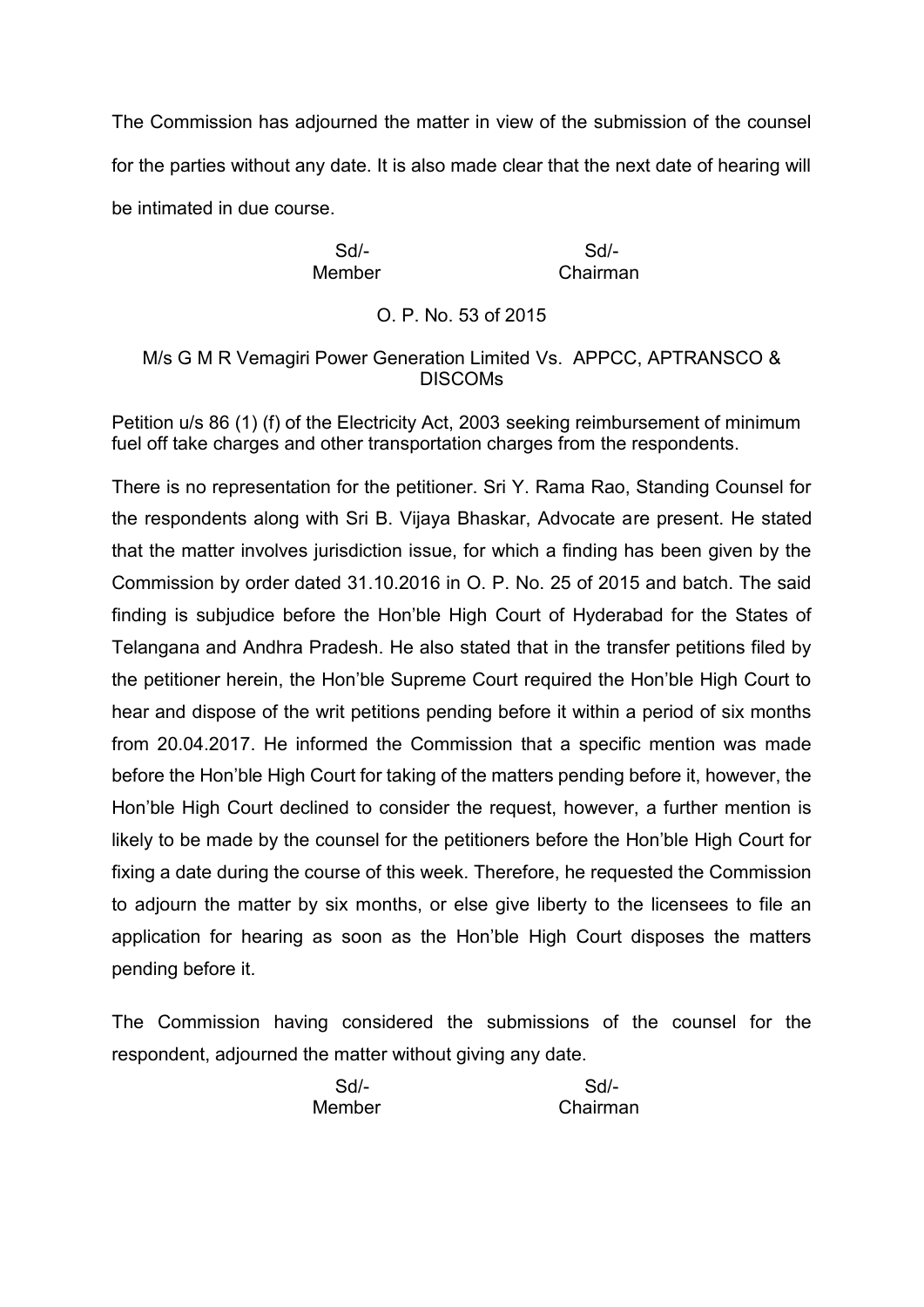O. P. No. 59 of 2015 & I. A. No. 20 of 2015 & I. A. No. 9 of 2016

## M/s KSK Mahanadi Power Company Ltd. vs DISCOMs

Petition u/s 86 (1) (f) of the Electricity Act, 2003 for adjudication of dispute relating to claim of respondents towards liquidated damages of Rs. 23.60 crores under Article 4.8 of the power purchase agreement (PPA) dated 31.07.2012 entered between the parties.

I. A. No. 20 of 2015 filed for amendment of the petition in respect of the title by omitting the respondents No. 2 & 3 in original petition.

I. A. No. 9 of 2016 filed seeking directions regarding extension of financial instruments relating to B.G. letter of credit and escrow mechanism.

Sri. A. Sreekanth, Dy. General Manager (Business Department) for the petitioner and Sri Y. Rama Rao, Standing Counsel for the respondents along with Sri B. Vijaya Bhaskar, Advocate are present. The representative of the petitioner stated that the counsel on record is out of the country and will return back on 17.06.2017, therefore, the matter may be adjourned by four weeks and posted thereafter. On the contrary the standing counsel for the respondents stated that the petitioner has not handed over the bank guarantees towards the amounts required to be furnished by it in original and therefore, the respondents are insisting for mutual exchange of letter of credit and bank guarantees. He also stated that the respondents have filed a review petition in I. A. No. 5 of 2016 in O. P. No. 60 of 2015 on the orders of the Commission, unless, the same is decided, the matter cannot be proceeded further.

The Commission has pointed out that it had passed orders twice for maintaining the financial instruments and conveyed its displeasure on the statement of the standing counsel that they have to provide for letter of credit to an extent of Rs. 14 crores only.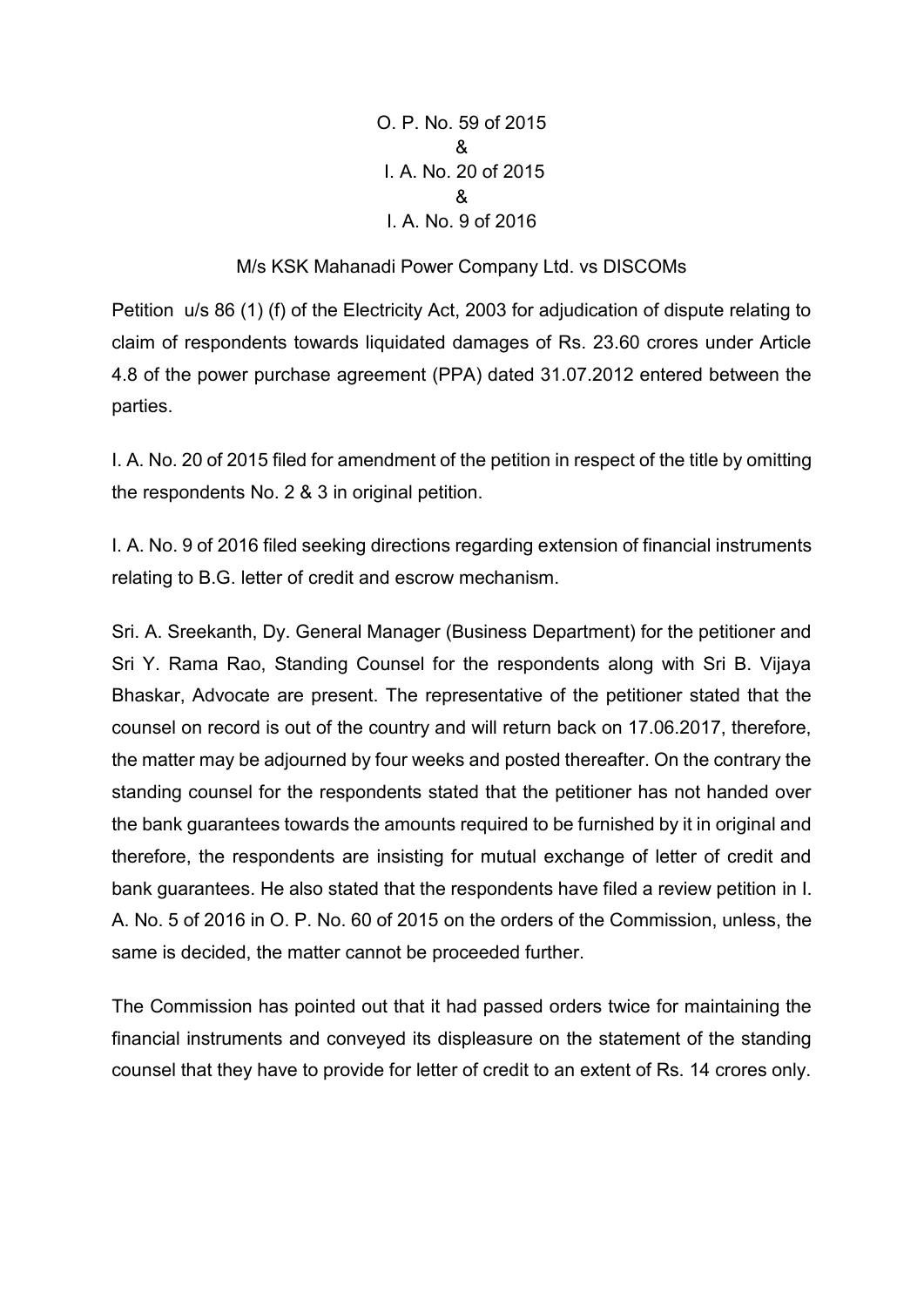Keeping in view the request of the representative of the petitioner and submission of the standing counsel, the hearing is adjourned without any date and the same to be intimated in due course of time.

> Sd/- Sd/- Member Chairman O. P. No. 60 of 2015 & R. P. (SR) No. 56 of 2016 in I. A. No. 5 of 2016 & I. A. No. 2 of 2017

DISCOMs & APPCC Vs KSK Mahanadi Power Company Ltd & 4 others

Petition u/s 86 (1) (f) of the Electricity Act, 2003 for directions on illegal claim of Rs. 66.31 crs towards the transmission charges for the period  $16<sup>th</sup>$  June, 2013 to  $13<sup>th</sup>$ August, 2013 and capacity charges for the period  $16<sup>th</sup>$  June 2013 to 26<sup>th</sup> July, 2013 by illegal invoking letter of credit by M/s KSK Mahanadi Power Company Ltd., for the period without supplying power to the petitioners.

R. P. Petition filed by the petitioners No. 3 & 4 to review the order dt. 27.07.2016 passed in I. A. No. 5 of 2016 in original petition.

I. A. filed seeking directions regarding extension of financial instruments relating to B.G., letter of credit and escrow mechanism.

Sri Y. Rama Rao, Standing Counsel for the petitioners along with Sri B. Vijaya Bhaskar, Advocate and Sri. A. Sreekanth, Dy. General Manager (Business Department) for the respondent are present. The representative of the respondent stated that the counsel on record is out of the country and will return back on 17.06.2017, therefore, the matter may be adjourned by four weeks and posted thereafter. On the contrary the standing counsel for the petitioners stated that the petitioner has not handed over the bank guarantees towards the amounts required to be furnished by it in original and therefore, the petitioners are insisting for mutual exchange of letter of credit and bank guarantees. He also stated that the petitioners have filed a review petition in I. A. No. 5 of 2016 in this O. P. on the orders of the Commission, unless, the same is decided, the matter cannot be proceeded further.

The Commission has pointed out that it had passed orders twice for maintaining the financial instruments and conveyed its displeasure on the statement of the standing counsel that they have to provide for letter of credit to an extent of Rs. 14.0 crores only.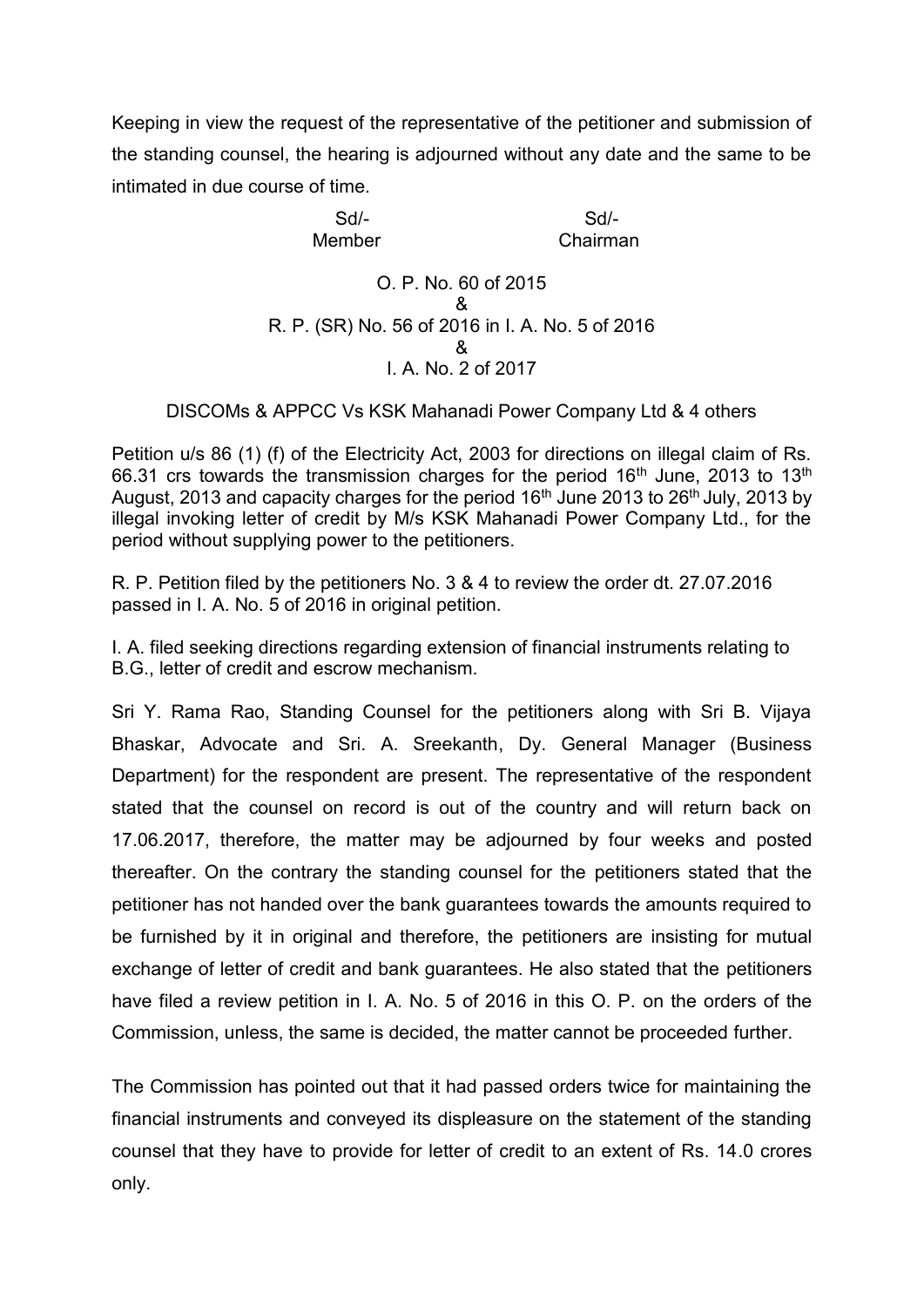Keeping in view the request of the representative of the respondent and submission of the standing counsel for the petitioners, the hearing is adjourned without any date and the same to be intimated in due course of time.

Sd/- Sd/- Member Chairman

O. P. No. 62 of 2015

## DISCOMs Vs Nil

Petition u/s 86 (1) (e) and 61 & 66 of the Electricity Act, 2003 read with Regulation 8 of APERC (conduct of business) regulations, 1999 seeking modification / amendments to RPPO (renewable power purchase obligation) during each of the years 2012-13 to 2016-17 passed in Regulation No. 1 of 2012 dated 21.03.2012.

Sri Y. Rama Rao, Standing Counsel for the petitioners along with Sri B. Vijaya Bhaskar, Advocate are present. The counsel for the petitioner stated that the petition was filed for modification of the regulation on renewable power purchase obligation. The petition was filed in the erstwhile APERC. The regulation itself has lost its sanctity as the time period specified in the regulation has lapsed. He further informed the Commission that the present APERC has already dismissed the original petition on its file on the same subject insofar as APDISCOMs are concerned. Therefore, he requests for disposal of this petition also.

The Commission having noted the facts expressed itself against keeping pending the present petition and decided to dismiss the same.

> Sd/- Sd/- Member Chairman O. P. No. 64 of 2015 & I. A. No. 13 of 2015

M/s G M R Vemagiri Power Generation Limited vs APPCC& 5 others

Petition filed under Section 30 of Andhra Pradesh Electricity Reform Act, 1999 (Reform Act) read with clauses 55 and 62 of the APERC Conduct of Business Regulation 1999 (CBR) seeking implementation of the order dated 27.11.2012 of the Commission regarding reimbursement of MAT in OP No. 26 of 2012 (on the file of erstwhile APERC.)

I. A. filed seeking amendment of title in the original petition.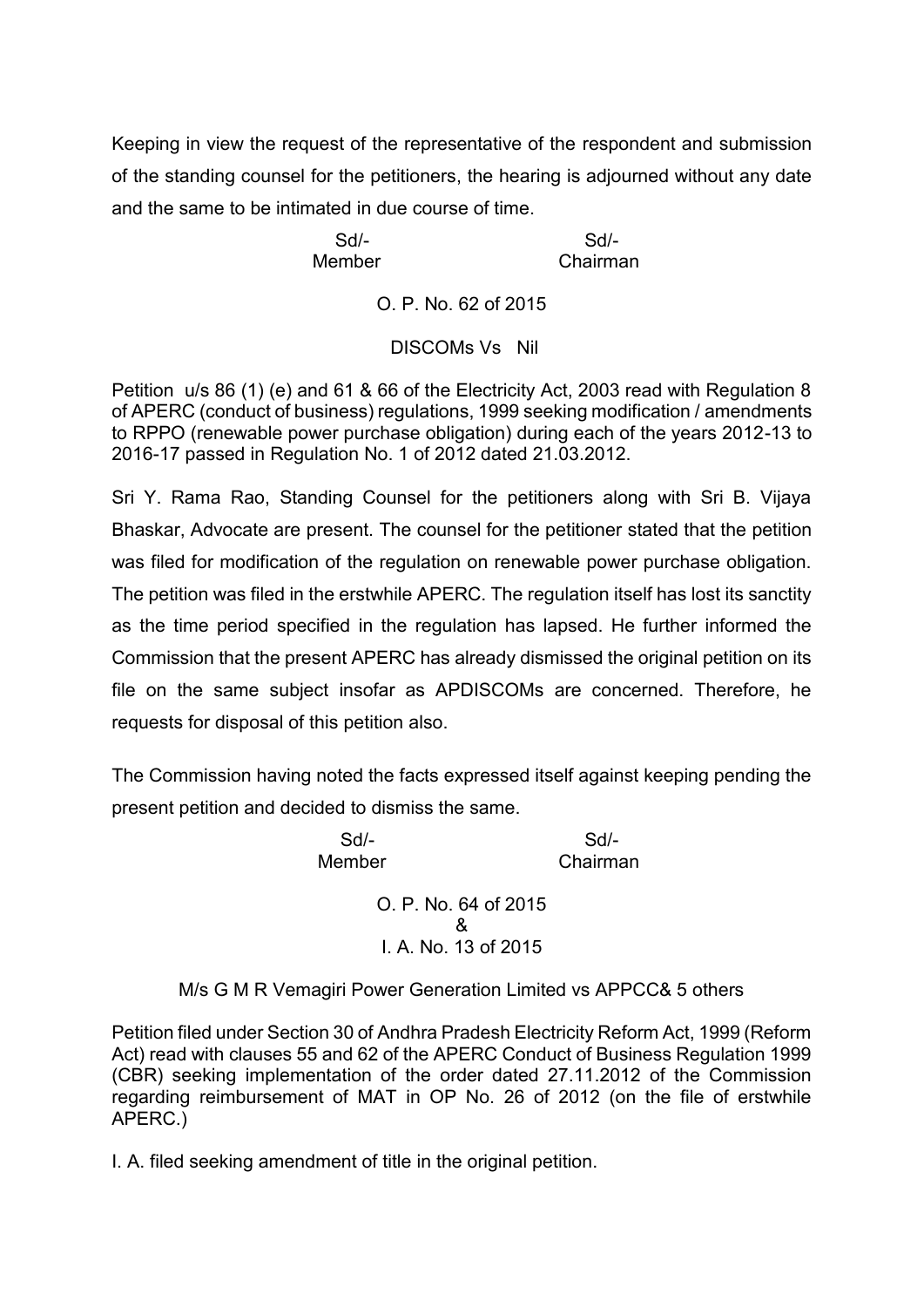There is no representation on behalf of the petitioner. Sri. Y. Rama Rao, Standing Counsel for the respondents is present. He stated that the matter involves jurisdiction issue, for which a finding has been given by the Commission by order dated 31.10.2016 in O. P. No. 25 of 2015 and batch. The said finding is subjudice before the Hon'ble High Court of Hyderabad for the States of Telangana and Andhra Pradesh. He also stated that in the transfer petitions filed by the petitioner herein, the Hon'ble Supreme Court required the Hon'ble High Court to hear and dispose of the writ petitions pending before it within a period of six months from 20.04.2017. He informed the Commission that a specific mention was made before the Hon'ble High Court for taking of the matters pending before it, however, the Hon'ble High Court declined to consider the request, however, a further mention is likely to be made by the counsel for the petitioners before the Hon'ble High Court for fixing a date during the course of this week. Therefore, he requested the Commission to adjourn the matter by six months, or else give liberty to the licensees to file an application for hearing as soon as the Hon'ble High Court disposes the matters pending before it.

The Commission having considered the submissions of the counsel for the respondent, adjourned the matter without giving any date.

> Sd/- Sd/- Member Chairman O. P. No. 68 of 2015 & I. A. No. 19 of 2015

M/s KSK Mahanadi Power Company Ltd. vs DISCOMS

Petition filed u/s 86 (1) (f) of the Electricity Act, 2003 seeking adjudication of disputes arising under the power purlchase agreement dated 31.07.2012 between the parties.

I. A. filed seeking for amendment of title in the original petition.

Sri. A. Sreekanth, Dy. General Manager (Business Department) for the petitioner and Sri Y. Rama Rao, Standing Counsel for the respondents along with Sri B. Vijaya Bhaskar, Advocate are present. The representative of the petitioner stated that the counsel on record is out of the country and will return back on 17.06.2017, therefore, the matter may be adjourned by four weeks and posted thereafter. On the contrary the standing counsel for the respondents stated that the petitioner has not handed over the bank guarantees towards the amounts required to be furnished by it in original and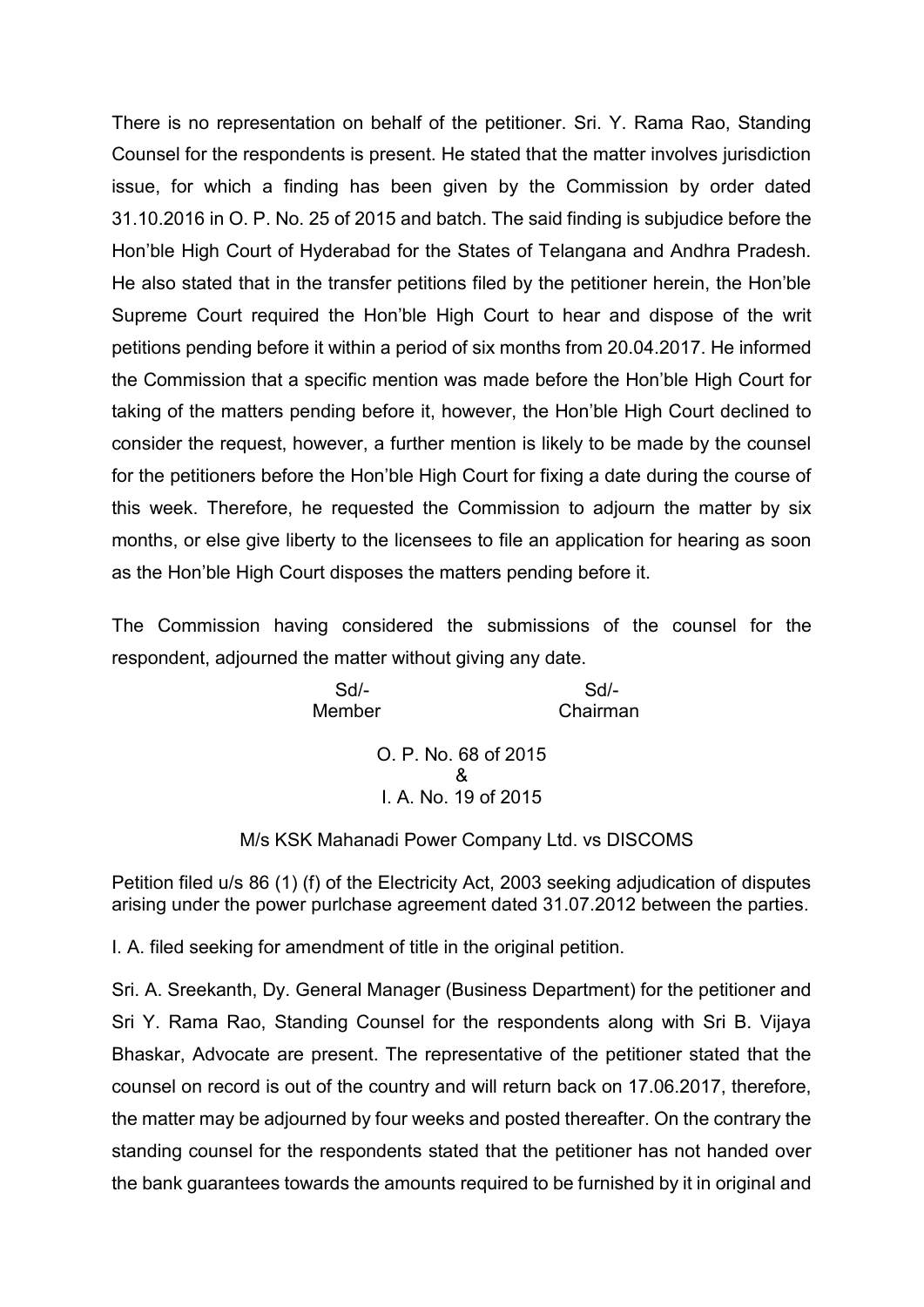therefore, the respondents are insisting for mutual exchange of letter of credit and bank guarantees. He also stated that the respondents have filed a review petition on the orders of the Commission in the earlier I. A., unless, the same is decided, the matter cannot be proceeded further.

The Commission has pointed out that it had passed orders twice for maintaining the financial instruments and conveyed its displeasure on the statement of the standing counsel that they have to provide for letter of credit to an extent of Rs. 14.0 crores only.

Keeping in view the request of the representative of the petitioner and submission of the standing counsel, the hearing is adjourned without any date and the same to be intimated in due course of time.

| Sd/-   | Sd/-     |
|--------|----------|
| Member | Chairman |

O. P. No. 80 of 2015

M/s. Singareni Callieries Company Ltd. Vs. TSNPDCL

Petition filed seeking for exemption from license granted by the erstwhile APERC

Sri G. Raghu Chandra Rao, Asst. General Manager (E&M) for the petitioner and Sri Y. Rama Rao, Standing Counsel for the respondents along with Sri B. Vijaya Bhaskar, Advocate are present. The representative of the petitioner stated that as per the directions of the Commission, the power supply connections with reference to individuals and entities located in the areas controlled by the company and falling in mining area, which are not related to the company's activities are transferred to TSNPDCL. In all 4895 connections have been identified for transfer of which 2035 connections have already been transferred to TSNPDCL. As regards other connections the work is in progress and the TSNPDCL has to take necessary steps in the matter.

The counsel for the respondent while not denying the fact, however, requests that another six months extension is required for them to complete exercise of taking over all the power supply connections from the petitioner, which belong to the rank out siders to the company. He stated that due to ensuing rainy season certain electrical